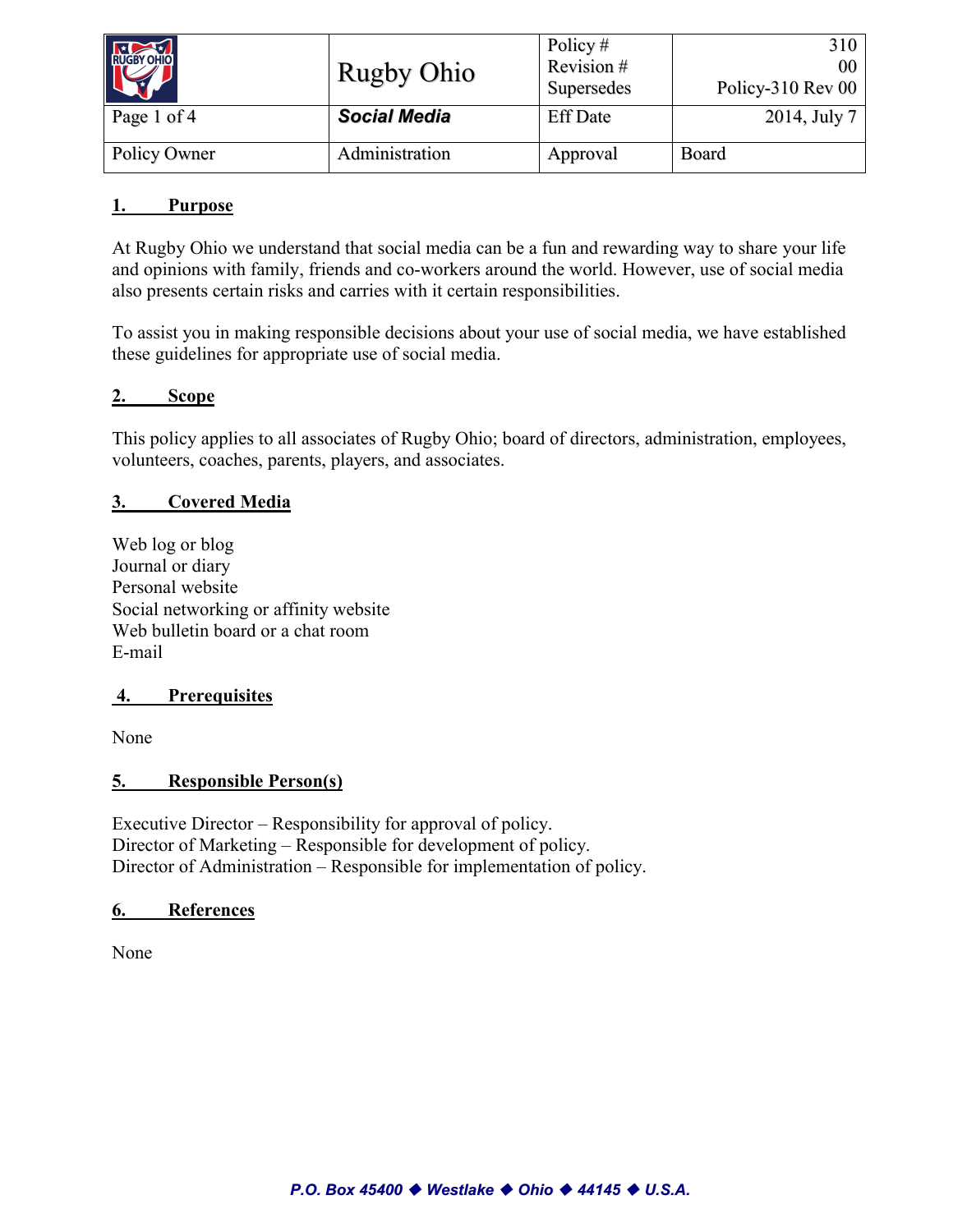| RUGBY OHIO   | <b>Rugby Ohio</b>   | Policy $#$<br>Revision #<br>Supersedes | 310<br>00<br>Policy-310 Rev 00 |
|--------------|---------------------|----------------------------------------|--------------------------------|
| Page 2 of 4  | <b>Social Media</b> | <b>Eff Date</b>                        | 2014, July 7                   |
| Policy Owner | Administration      | Approval                               | Board                          |

# **7. Policy**

# **Social Media Policy**

# *Guidelines*

In the rapidly expanding world of electronic communication, social media can mean many things. Social media includes all means of communicating or posting information or content of any sort on the Internet, including to your own or someone else's web log or blog, journal or diary, personal web site, social networking or affinity web site, web bulletin board or a chat room, whether or not associated or affiliated with Rugby Ohio, as well as any other form of electronic communication. The same principles and guidelines found in Rugby Ohio policies and three basic beliefs apply to your activities online. Ultimately, you are solely responsible for what you post online. Before creating online content, consider some of the risks and rewards that are involved. Keep in mind that any of your conduct that adversely affects your performance, the performance of fellow associates or otherwise adversely affects associates, members, suppliers, sponsors, or people who work on behalf of Rugby Ohio or Rugby Ohio's interests may result in disciplinary action up to and including termination and removal from Rugby Ohio.

# *Know and follow the rules*

Carefully read these guidelines, the Rugby Ohio Ethics Policy, the Rugby Ohio Confidentiality Policy, Media Policy and Sexual Harassment Prevention Policy, and ensure your postings are consistent with these policies. Inappropriate postings that may include discriminatory remarks, harassment, and threats of violence or similar inappropriate or unlawful conduct will not be tolerated and may subject you to disciplinary action up to and including termination and removal from Rugby Ohio.

# *Be respectful*

Always be fair and courteous to fellow associates, members, suppliers, sponsors, or people who work on behalf of Rugby Ohio. Also, keep in mind that you are more likely to resolve Rugby Ohiorelated complaints by speaking directly with your others or by utilizing our Open Door Policy than by posting complaints to a social media outlet. Nevertheless, if you decide to post complaints or criticism, avoid using statements, photographs, video or audio that reasonably could be viewed as malicious, obscene, threatening or intimidating, that disparage anybody including, without limitation, players, teams, members, associates, suppliers, or sponsors or people who work on behalf of Rugby Ohio, or that might constitute harassment or bullying. Examples of such conduct might include offensive posts meant to intentionally harm someone's reputation or posts that could contribute to a hostile environment on the basis of race, sex, disability, religion or any other status protected by law or Rugby Ohio policy.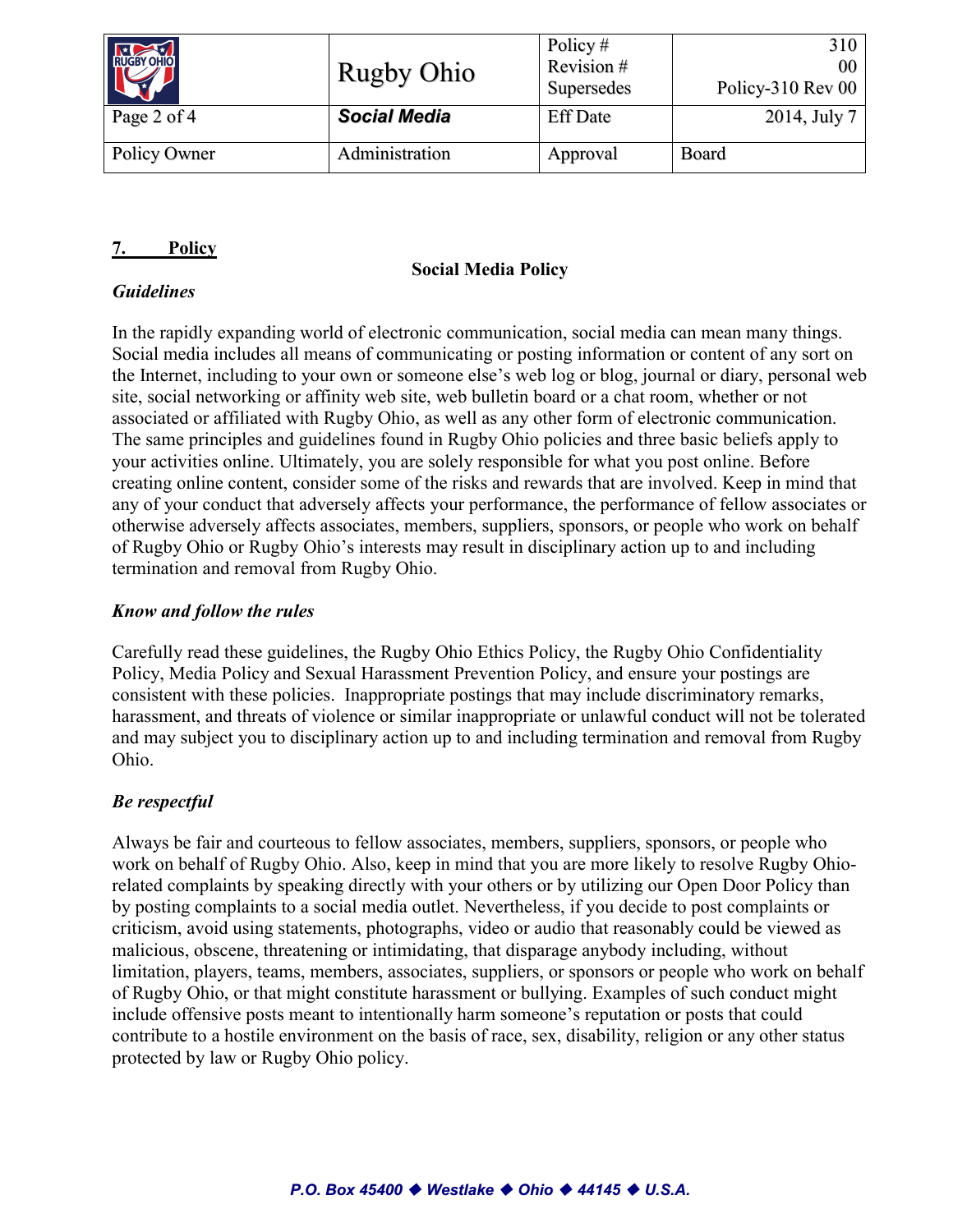| RUGBY OHIO   | <b>Rugby Ohio</b>   | Policy#<br>Revision #<br>Supersedes | 310<br>00<br>Policy-310 Rev 00 |
|--------------|---------------------|-------------------------------------|--------------------------------|
| Page 3 of 4  | <b>Social Media</b> | <b>Eff Date</b>                     | 2014, July 7                   |
| Policy Owner | Administration      | Approval                            | Board                          |

## *Be honest and accurate*

Make sure you are always honest and accurate when posting information or news, and if you make a mistake, correct it quickly. Be open about any previous posts you have altered. Remember that the Internet archives almost everything; therefore, even deleted postings can be searched. Never post any information or rumors that you know to be false about others, including without limitation, Rugby Ohio, its associates, members, suppliers, sponsors, people who work on behalf of Rugby Ohio, or Rugby Ohio's competitors.

## *Post only appropriate and respectful content*

- 1**.** Maintain the confidentiality of Rugby Ohio trade secrets and private or confidential information. Do not post internal reports, policies, procedures, or other internal or confidential communications.
- 2. Do not create a link from your blog, website or other social networking site to a Rugby Ohio website without identifying yourself as a Rugby Ohio associate.
- 3. Express only your personal opinions. Never represent yourself as a spokesperson for Rugby Ohio unless you are expressly authorized in advance. If Rugby Ohio is a subject of the content you are creating, be clear and open about the fact that you are an associate and make it clear that your views do not represent those of Rugby Ohio, its members, officers, directors, or other people working on behalf of Rugby Ohio. If you do publish a blog or post online related to the work you do or subjects associated with Rugby Ohio, make it clear that you are not speaking on behalf of Rugby Ohio. It is best to include a disclaimer such as "The postings on this site are my own and do not necessarily reflect the views of Rugby Ohio."

### *Using social media at work*

Refrain from using social media while on work time or on equipment we provide, unless it is workrelated as authorized by your direct report. Do not use Rugby Ohio email addresses to register on social networks, blogs or other online tools utilized for personal use.